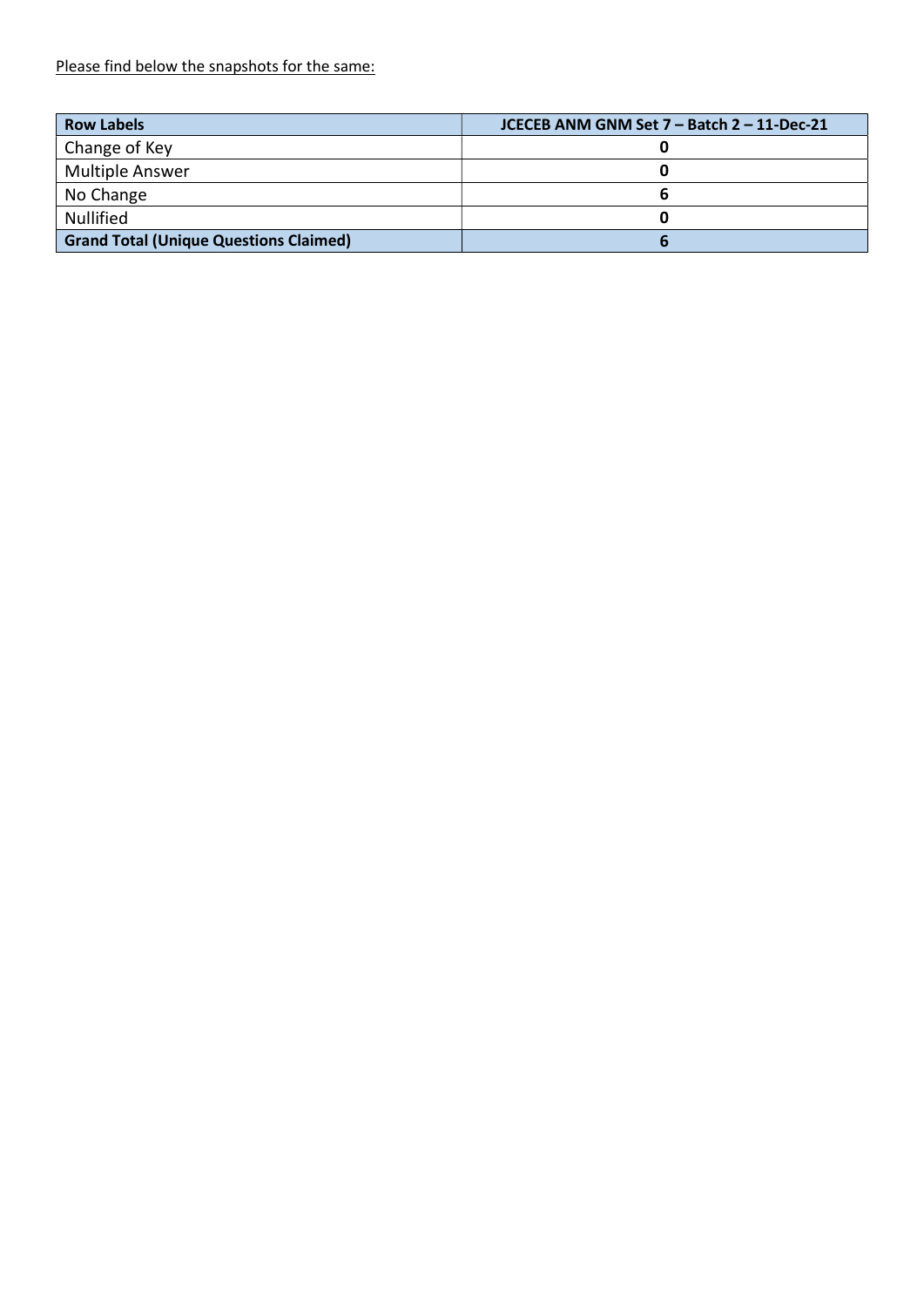1) Why stars twinkle in the night sky?

A) Due to refraction

B) Due to dispersion

- C) Due to repulsion
- D) Due to reflection

1) रात को आकाश में तारे क्यों टिमटिमाते हैं?

 $\Delta$ ) अपवर्तन के कारण  $B$ ) परिक्षेपण के कारण  $\mathsf{C}$ ) प्रतिकर्षण के कारण  $D$ ) परावर्तन के कारण

| <b>Domain Name</b> | <b>Batch</b> | <b>Question No</b> |
|--------------------|--------------|--------------------|
| JCECEB ANM or GNM  | Batch 2      | Q2822607           |

Number of Claims: 1

Declared Answer Key: A

Candidate Claim: A

Final Answer: A

#### Explanation:

The framing of the question and the answer options is appropriate to arrive at the correct answer. Since, there is no discrepancy found between the claimed answer option and the declared answer key, there is no change in the answer key.

#### Conclusion:

The final answer is option A. There is no change in the answer key.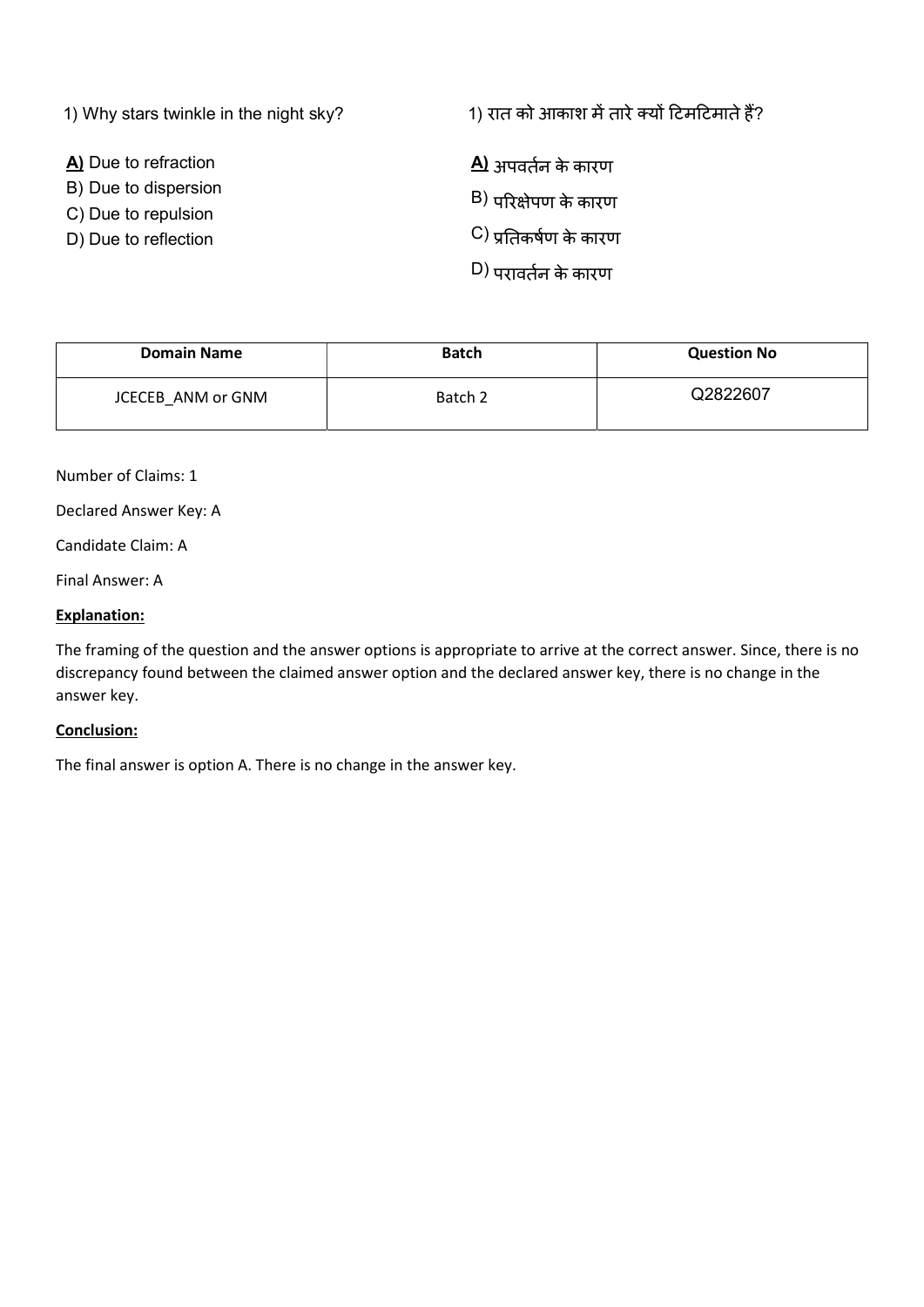| 2) Nuclear reactor works on the principle of                                               | 2) नाभिकीय रिएक्टर निम्नलिखित में से किस सिदधांत पर |
|--------------------------------------------------------------------------------------------|-----------------------------------------------------|
| A) Nuclear diffusion<br>B) Nuclear fermentation<br>C) Nuclear fission<br>D) Nuclear fusion | कार्य करता है?<br>A) नाभिकीय विसरण                  |
|                                                                                            | $\vert$ B) नाभिकीय किण्वन                           |
|                                                                                            | $\mathbf C$ ) नाभकीय विखंडन                         |
|                                                                                            | D) नाभिकीय संलयन                                    |

| <b>Domain Name</b> | <b>Batch</b> | <b>Question No</b> |
|--------------------|--------------|--------------------|
| JCECEB ANM or GNM  | Batch 2      | Q2822605           |

Number of Claims: 1

Declared Answer Key: C

Candidate Claim: A

Final Answer: C

# Explanation:

The energy in the reactor of a nuclear power station is produced by the process of nuclear fission

Nuclear reactors operate on the principle of nuclear fission, the process in which a heavy atomic nucleus splits into two smaller fragments.

## Reference:

https://books.google.co.in/books?id=hANKCgAAQBAJ&printsec=frontcover&dq=nuclear+reactor+works+on+the+pri nciple+of&hl=en&sa=X&ved=0ahUKEwiurL6cxPPnAhVcxzgGHRQtAYYQ6AEIMTAB#v=onepage&q=nuclear%20reactor %20works%20on%20the%20principle%20of&f=false

https://books.google.co.in/books?id=rWl\_CwAAQBAJ&printsec=frontcover&dq=nuclear+reactor+works+on+the+pri nciple+of&hl=en&sa=X&ved=0ahUKEwiurL6cxPPnAhVcxzgGHRQtAYYQ6AEIazAI#v=snippet&q=nuclear%20fission&f=f alse

https://www.britannica.com/technology/nuclear-reactor

## Conclusion:

The final answer is Option C. There is no change in the answer key.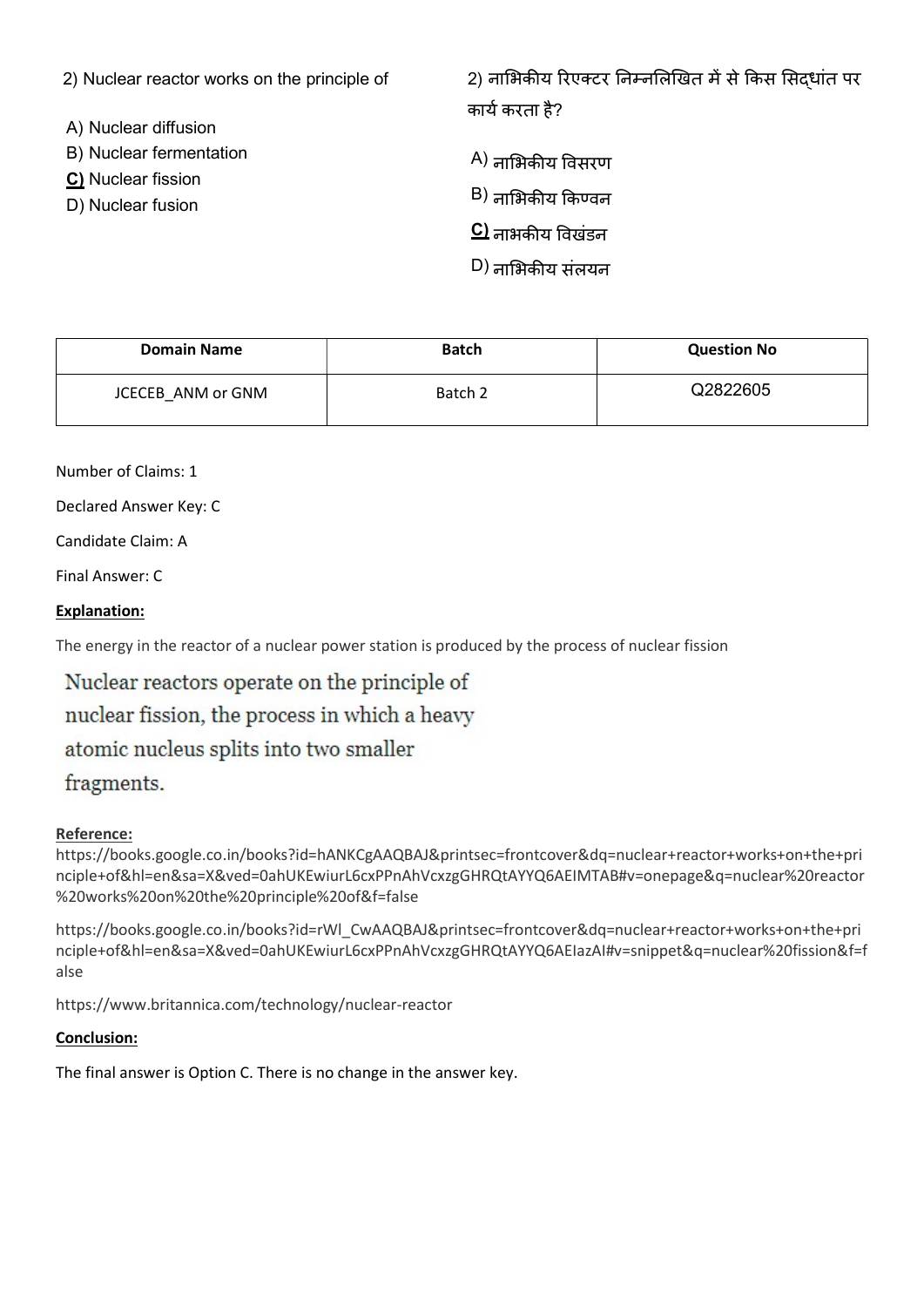| 3) Aliphatic hydrocarbons are                     | 3) ऐलिफेटिक हाइड़ोकार्बन हैं                           |
|---------------------------------------------------|--------------------------------------------------------|
| (i)Saturated molecules                            | (i) संतृप्त अण्                                        |
| (ii) Unsaturated molecules                        | (ii) असंतृप्त अण्                                      |
| Choose the CORRECT option from the options given. | दिए गए विकल्पों में से <b>सही</b> विकल्प का चयन कीजिए। |
| A) (ii) only                                      |                                                        |
| B) (i) only                                       | A) केवल (ii)                                           |
| $C$ ) both (i) and (ii)                           | B) केवल (i)                                            |
| D) neither (i) nor (ii)                           | <u>C)</u> (i) और (ii) दोनों                            |
|                                                   | <sup>D)</sup> न ही (i) और न ही (ii)                    |
|                                                   |                                                        |

| <b>Domain Name</b> | <b>Batch</b> | <b>Question No</b> |
|--------------------|--------------|--------------------|
| JCECEB ANM or GNM  | Batch 2      | Q2822140           |

# Number of Claims: 2

Declared Answer Key: C

Candidate Claim: B

Final Answer: C

#### Explanation:

Aliphatic hydrocarbons have been classified into saturated and unsaturated hydrocarbons hence include both molecules.

# Saturated and Unsaturated Aliphatic Hydrocarbons

Aliphatic compounds may be saturated or unsaturated. Saturated hydrocarbon contains mainly of alkanes which are open chain hydrocarbons containing carbon-carbon single bond. Most of the time the bond exists in the form of a covalent bond. These compounds are inert in nature and do not readily react with acid, bases or other reagents.

Hydrocarbon molecules with at least one double bond are called unsaturated meaning that more hydrogen atoms cane be added to these molecules. Such molecules are much more reactive than saturated Unsaturated ones. This is because the double bond is less than twice as strong as a single bond., making it easier to break one part of the double bond apart than it would be to break a single bond.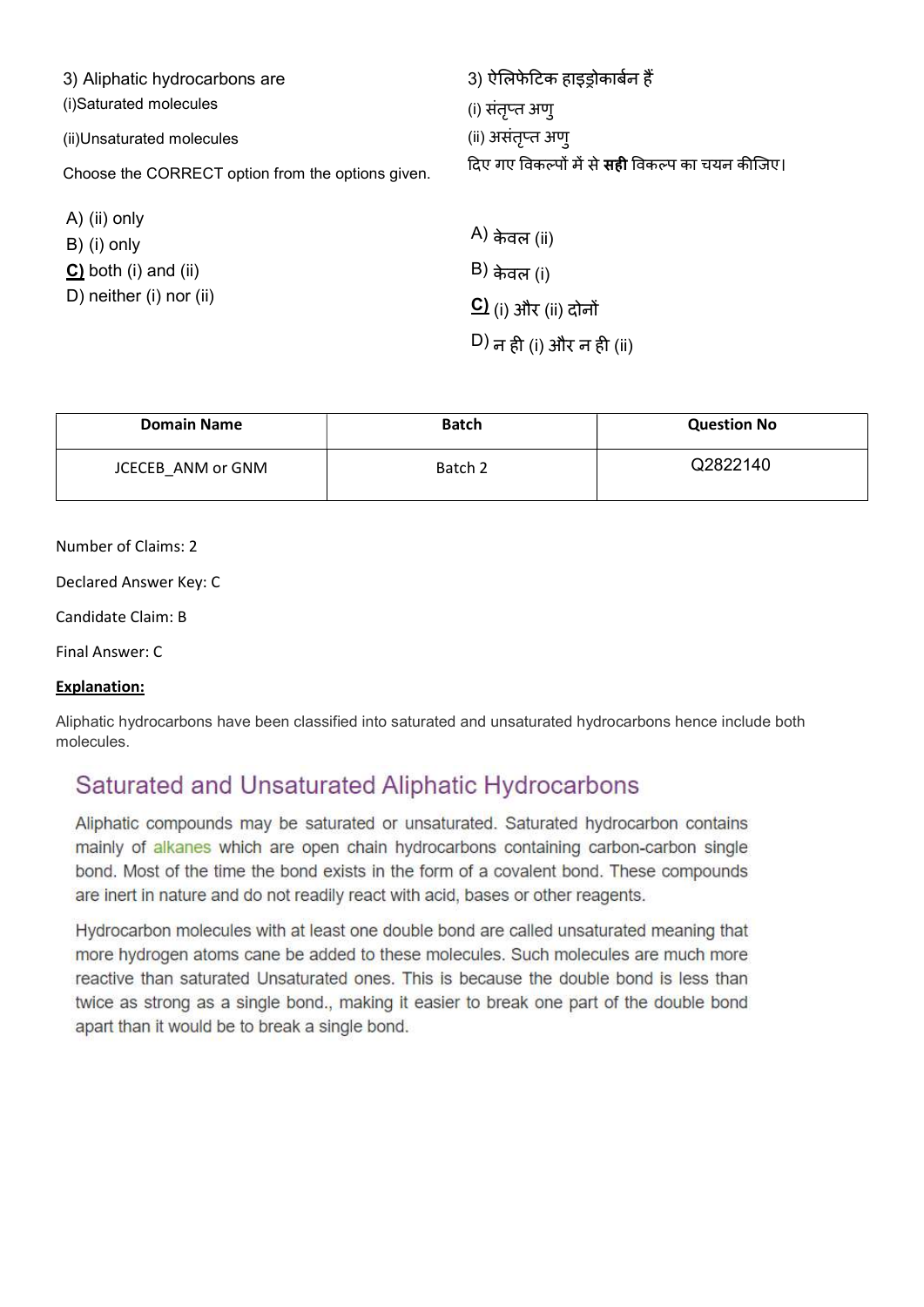1. Aliphatic or Open Chain compounds: Organic compounds in which the carbon atoms are linked to each other to form open chains (saturated or branched) are known as *aliphatic* or open chain compounds. These may be either saturated or unsaturated. These compounds are also known as acyclic compound. These hydrocarbons were found from fats, that's why they are also known as aliphatic compounds. Methane is known as the originator of all aliphatic hydrocarbons. Some other compounds are :

#### Reference:

https://byjus.com/chemistry/aliphatic-hydrocarbons/#saturated-and-unsaturated-aliphatic-hydrocarbons

https://www.google.co.in/books/edition/Study\_Material\_Based\_On\_NCERT\_Science\_Cl/6TFREAAAQBAJ?hl=en&gbp v=1&dq=Aliphatic+hydrocarbons+classified+into+saturated+and+unsaturated+hydrocarbons+ncert&pg=PA54&printse c=frontcover

#### Conclusion:

The final answer is option C there is no change in the answer key.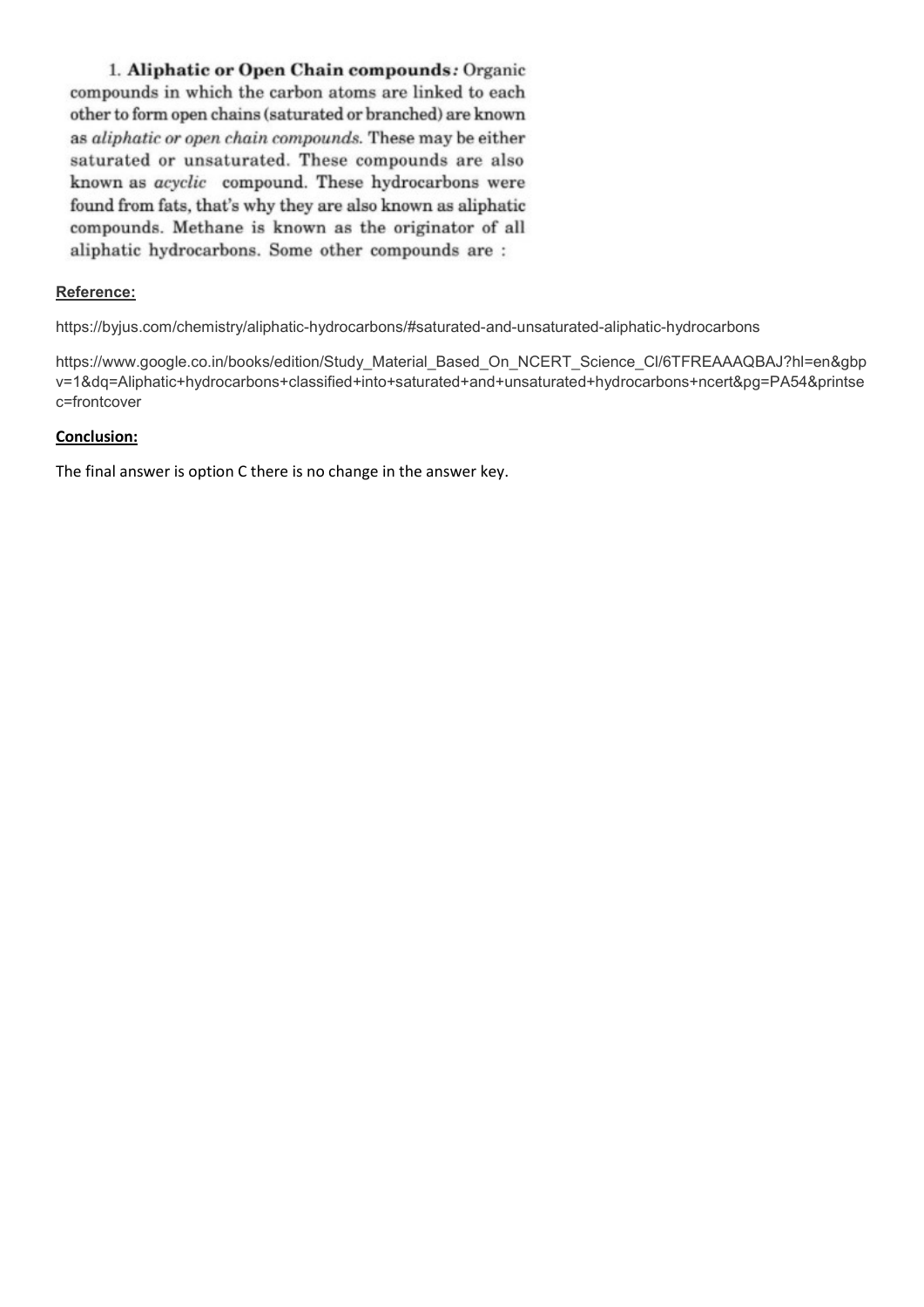|                                              | 4) If α and β are the roots of the equation x^2_4) यदि समीकरण x^2 +px+q=0 के मूल α और β हैं, तो तब |
|----------------------------------------------|----------------------------------------------------------------------------------------------------|
| +px+q=0 then the value of (α^2/β)+(β^2/α) is | (α^2/β)+(β^2/α) का मान है                                                                          |

| A) $(p^2-2pq)/q$ | A) $(p^2-2pq)/q$ |
|------------------|------------------|
| B) $(p^3-3pq)/q$ | B) $(p^3-3pq)/q$ |
| $C(3pq-p^3)/q$   | $C(3pq-p^3)/q$   |
| D) $(p^2+2pq)/q$ | D) $(p^2+2pq)/q$ |

| <b>Domain Name</b> | <b>Batch</b> | <b>Question No</b> |
|--------------------|--------------|--------------------|
| JCECEB ANM or GNM  | Batch 2      | Q2822344           |

Number of Claims: 1

Declared Answer Key: C

Candidate Claim: A

Final Answer: C

# Explanation:



# Conclusion:

The final answer is option C. There is no change in the answer key.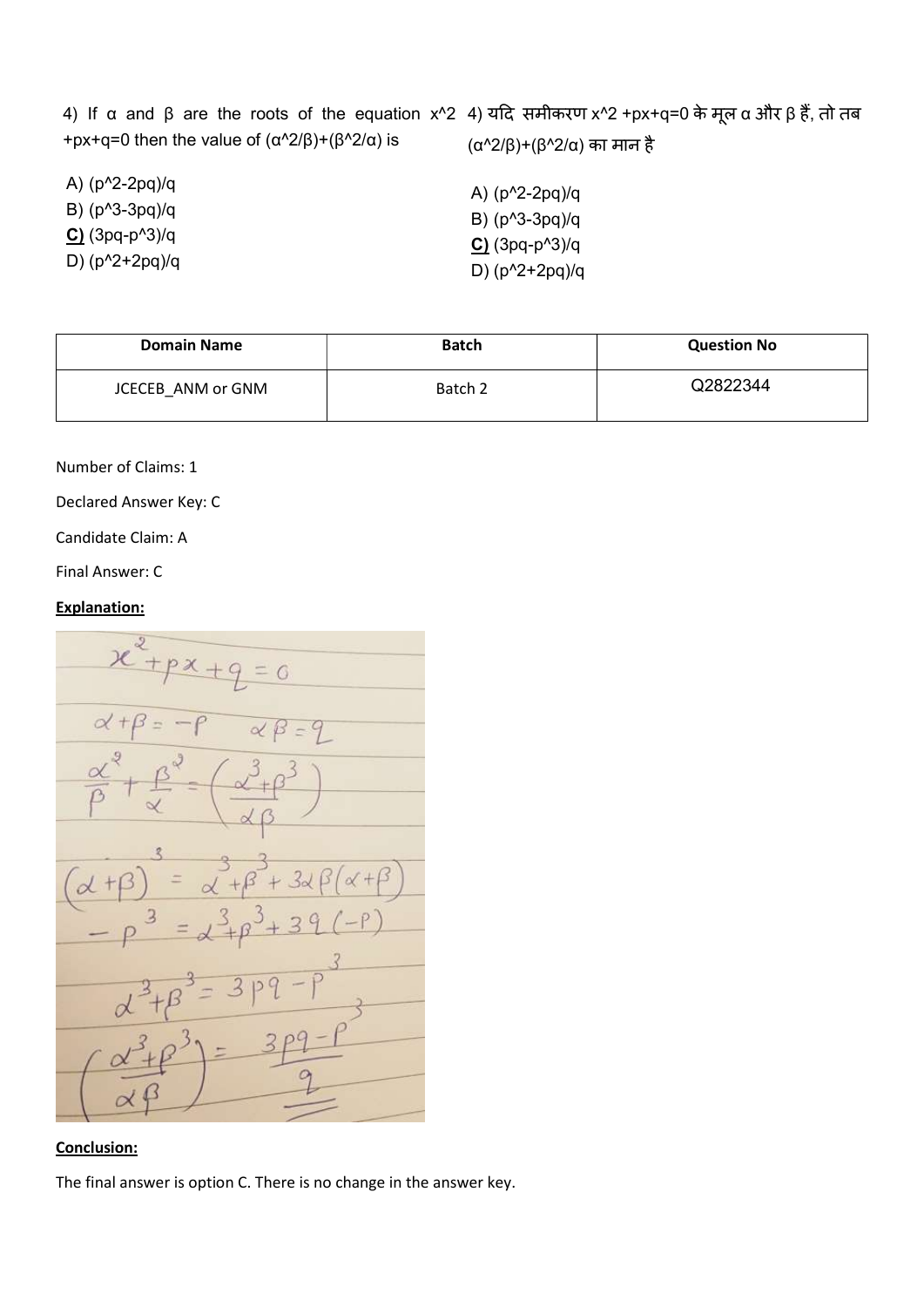5) Fill in the blank with the correct pronoun:

I lost the pen\_\_\_\_\_\_\_I bought yesterday.

A) who

B) where

C) which

D) whom

| <b>Domain Name</b> | <b>Batch</b> | <b>Question No</b> |
|--------------------|--------------|--------------------|
| JCECEB ANM or GNM  | Batch 2      | Q2819225           |

Number of Claims: 1

Declared Answer Key: C

Candidate Claim: Wrong Framing of Question,

Final Answer: C

#### Explanation:

The question has been framed correctly and candidate should not face any difficulty in arriving at the correct answer.

# Conclusion:

The final answer is option C. There is no change in the answer key.